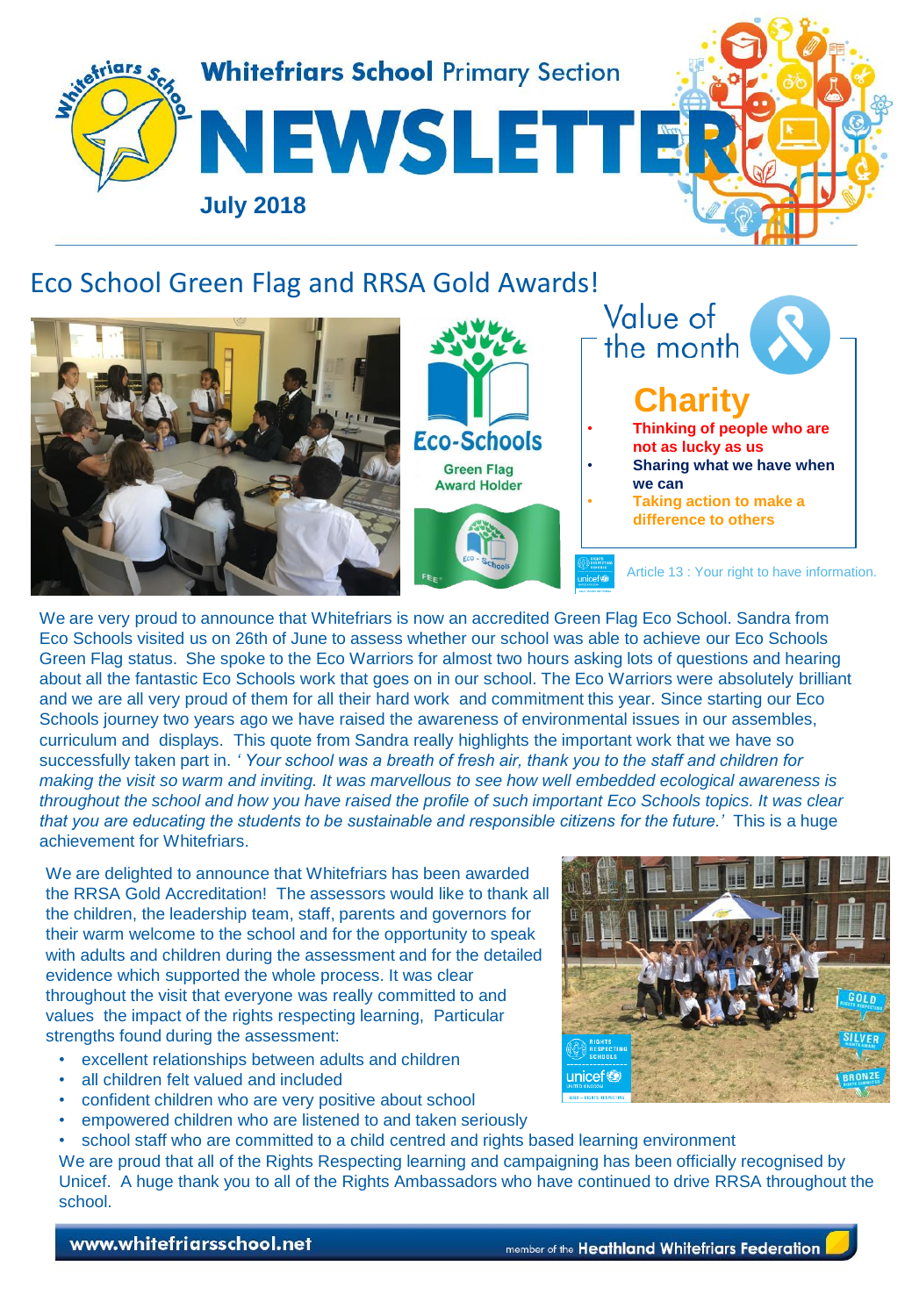**Whitefriars School Primary Section** 

NEWSLETTE





We will be sad to see Ms Cheung, Ms Quail, Ms Orsi, Ms Tariq and Ms Cripps leave for pastures new at the end of this term. They will all be missed and we wish them all the very best for the future.

We look forward to welcoming Ms Rodrigues (Aquila Y5), Mr Bowerbank (Hercules Y4), Ms Dipasquale (Lyra Y4) , Ms Reece (Cassiopeia Y3) Ms Khan (Dorado Reception) and Ms Mulcahy who will be joining us from Heathland School (Pavo Reception.) Jess Tyrrell will be covering the first half term in Delphinus Y2, whilst Ms

Chuter is on maternity leave and Mrs Madigan will be teaching in Y6 alongside Mrs Babber.

## **Sports Days**



At the end of June we enjoyed our Sports Days getting every child active and engaged in sport. Our learners displayed fantastic sporting skills and were incredibly successful in a range of different athletic activities. A huge well done to every child for their sporting effort!

# **Year 2 Dinosaur Workshop**



The year 1 children had a very exciting morning learning how to be Palaeontologists! The visiting workshop brought in fossils of bones, teeth, skulls and other creatures and taught the children how to uncover and identify them. The fossils were buried in trays of sand and the children practised using soft brushes

to move the sand away. Then they looked at the reference folders and information banners to identify what they had found. As the children said – it was amazing, challenging, fun and fantastic!



Article 28 : Your right to learn and go to school.





Article 13: Your right to have information.

#### Diary Dates for September...

3<sup>rd</sup> ~ Staff Training Day 4<sup>th</sup> ~ Staff Training Day 5<sup>th</sup> ~ Children return to School (Years 1-10 only)  $17<sup>th</sup>$  ~ Meet the Teacher 22nd ~ Autumn Fair

## School Awards

Congratulations to all the following children who achieved their Bronze, Silver and Gold Awards this month.

#### **Bronze Awards:**

Julian ~ Cassiopeia Fadi ~ Aquarius Tatiana ~ Aquarius Abdullah ~ Aquarius Nawal ~ Aquarius Siyana ~ Aquarius David ~ Aquarius Sadiqullah ~ Aquarius Mafaaza ~ Aquarius

#### **Silver Awards:**

Zainab ~ Cassiopeia Kabisha ~ Cassiopeia Mario ~ Aquarius

**Gold Awards:** Mariam ~ Aquila

minofice

Article 29 : Your right to become the best that you can be

www.whitefriarsschool.net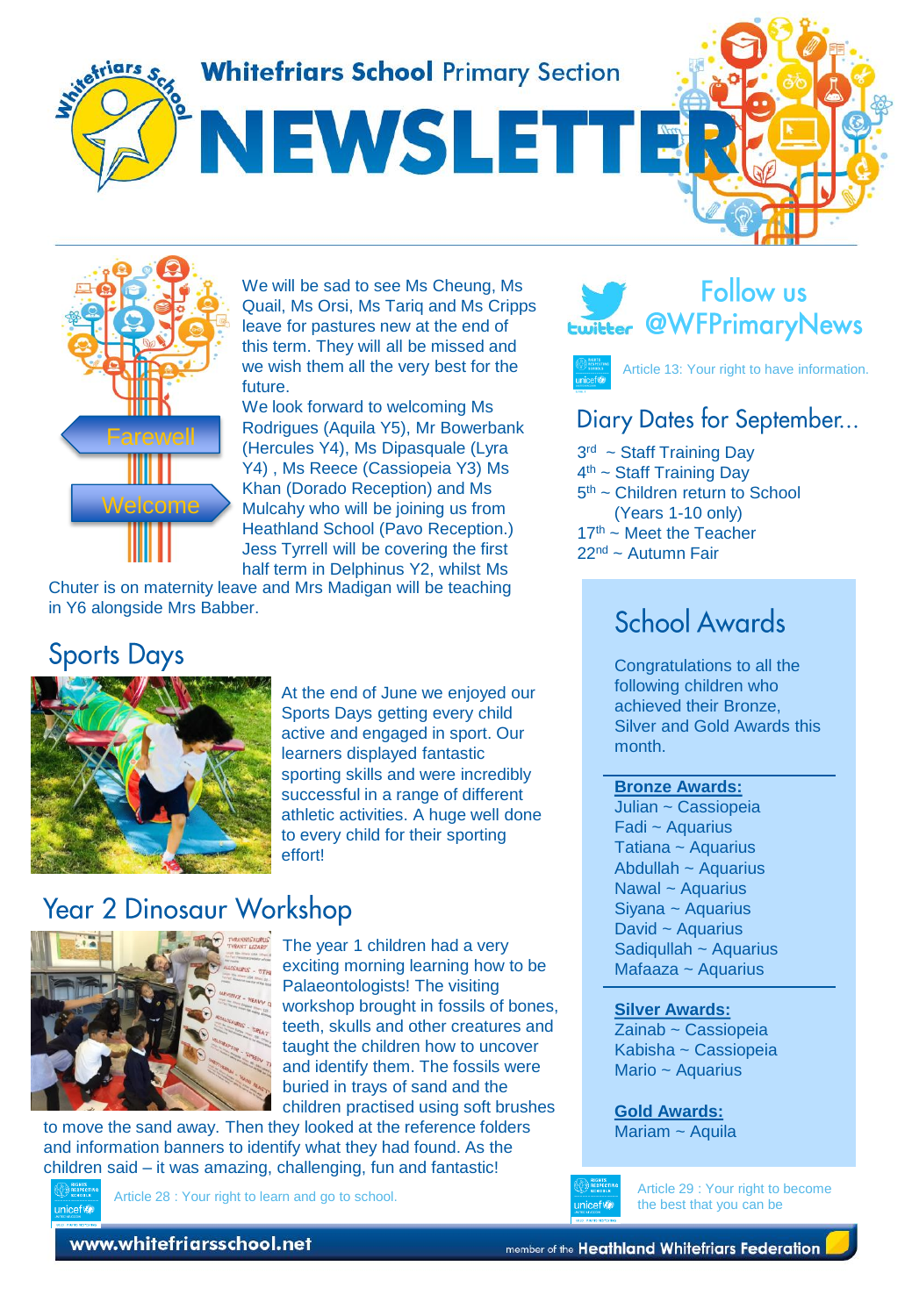

### **Gold Trip**



Children from Year 5 and 6 who achieved their Gold Award this year participated in an amazing trip to Dino Golf. They enjoyed an 18-hole mini golf course full of exciting obstacles as well as a driving range. Everyone had an amazing time and of course represented Whitefriars well. Some children even managed to get a hole in one!

# Year 6 Leavers' Assembly



On Thursday 19<sup>th</sup> July we held our Year 6 Leavers' Assembly to celebrate the end of another fantastic year and say goodbye to this year's Year 6 children. We wish them all the very best of luck for when they start their next chapter in secondary school in September.



Article 28 : Your right to learn and go to school.

# **Year 6 Production**



On Tuesday the 17<sup>th</sup> of July, Year 6 performed 'Pirates of the Curry Bean' for the children and the parents. All of the children did a fantastic job of singing and acting, and everyone enjoyed all the jokes and sword fighting!

## **Ice Cream Sale**



Our value of the month for July is Charity so the School Council invited the ice cream van to visit the school so everyone could buy an ice cream. The money raised will go to their local charity of the year, Kingfisher Swim School for Disabled Children.



Article 6 : Your right to life and to be healthy..

#### Year 6 Prom



To celebrate all their achievements in Year 6 and have one final enjoyable evening together, the Year 6 Prom was held on Monday the 16<sup>th</sup> of July. Children came dressed up in their most glamorous dresses and suits and there was lots of delicious party food and a DJ. A great time was had by all, even the Year 6 staff who enjoyed showing off their dance moves!



We currently have a large number of items in lost property. If you are aware that your child has lost something at school, please come in or ask your child to come to Welfare to take a look. Lost items can take one to three days to reach the Welfare. Children are encouraged to make return visits to see if their property has been recovered.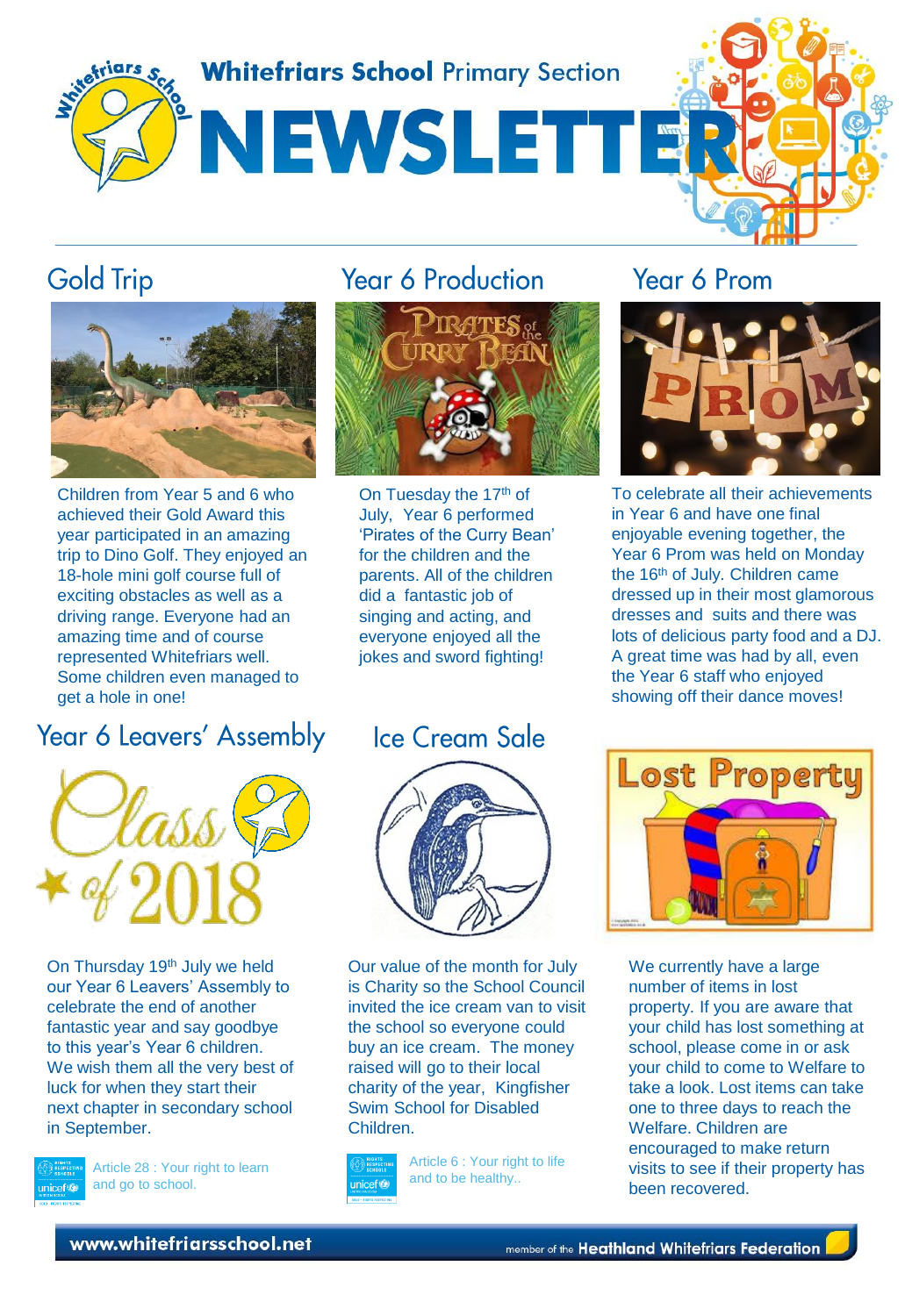

## **WHITEFRIARS SCHOOL AWARDS CEREMOMY 2018**

At the end of last term we held our annual trophy assembly where we honoured children who have worked hard and contributed fully to school life this year. We gave out trophies for each of our values to children nominated by their teachers as showing excellence in each of these areas and celebrated outstanding learning, fair play and sporting achievement. Congratulations to each of the winners who are all listed below.

The Spruce Cup Outstanding Contribution Learner of the Year Young Musician of the Year Graham Barnes Trophy for Sporting Achievement Sports Leader of the Year Rights Respecting **Champion** Fair Play Award Citizen Award Footballer of the Year Netballer of the Year Swimmer of the Year ~ Boy Swimmer of the Year ~ Girl Attendance Class Award Punctuality Class Award

#### **SCHOOL VALUE AWARDS**

Positivity ~ September Tolerance ~ October Peace ~ November Resilience ~ December Democracy ~ January Love  $\sim$  February Forgiveness ~ March Freedom ~ April Honesty ~ May Humour ~ June Charity ~ July

unicef®

Ashani ~ Andromeda Stefania ~ Andromeda Zeyuan ~ Andromeda Lujain  $\sim$  Orion Tristan ~ Aquila

Sussan ~ Aquila Jayden ~ Aquarius

Daisy ~ Pisces Rebecca ~ Orion Larisa ~ Andromeda Nikolas ~ Andromeda  $Tirth \sim$  Hercules Hargun ~ Hercules **Perseus Centaurus** 

Fadhil ~ Perseus Dheer ~ Phoenix Plamen ~ Aquila Teodora ~ Centaurus Elmi ~ Chamaeleon Zahraa ~ Pavo Hussen ~ Lyra Safah ~ Dorado Siddhant ~ Cygnus Moeez ~ Cassiopeia Naisha ~ Delphinus

Article 29 : Your right to become the best that you can be

#### 100% Attendance

We would like to say congratulations to these children for achieving 100% attendance last school year.

Mustafa ~ Pavo Trevon ~ Hercules Gheorghe ~ Dorado Alin ~ Centaurus Robert ~ Pegasus Lilly ~ Aquila Jahvana ~ Aquila Aaron ~ Cassiopeia K'Shanye ~ Lyra Darius ~ Lyra Jayden ~ Pictor Eesa ~ Delphinus Stefania ~ Andromeda Abhiram ~ Delphinus Tia ~ Pictor Erisa ~ Pegasus Praise ~ Pegasus Shaglyne ~ Cassiopeia Hamida ~ Aquila Shakir ~ Hercules Heer ~ Pisces Bhakti ~ Pictor Chand ~ Phoenix Yash ~ Hercules Dobrinka ~ Aquarius Sheza ~ Centaurus Ailin ~ Hercules Siddhant ~ Cygnus Bogdan ~ Lyra Hristo ~ Pegasus Shayanii ~ Dorado Denis ~ Pisces Jason ~ Delphinus Mattia ~ Pavo Janvi ~ Pisces

Khushi ~ Delphinus Naisha ~ Delphinus David ~ Aquarius Emiljano ~ Chamaeleon Megha ~ Pisces Julian ~ Cassiopeia  $Rhian \sim Cygnus$ Jia ~ Aquila Mateusz ~ Aquila Dominik ~ Delphinus Austin ~ Hercules Zehao ~ Orion Zeyuan ~ Andromeda Khalil ~ Dorado Phillip ~ Orion

Jiya ~ Phoenix



Article 28 : Your right to learn and go to school.

www.whitefriarsschool.net

member of the Heathland Whitefriars Federation